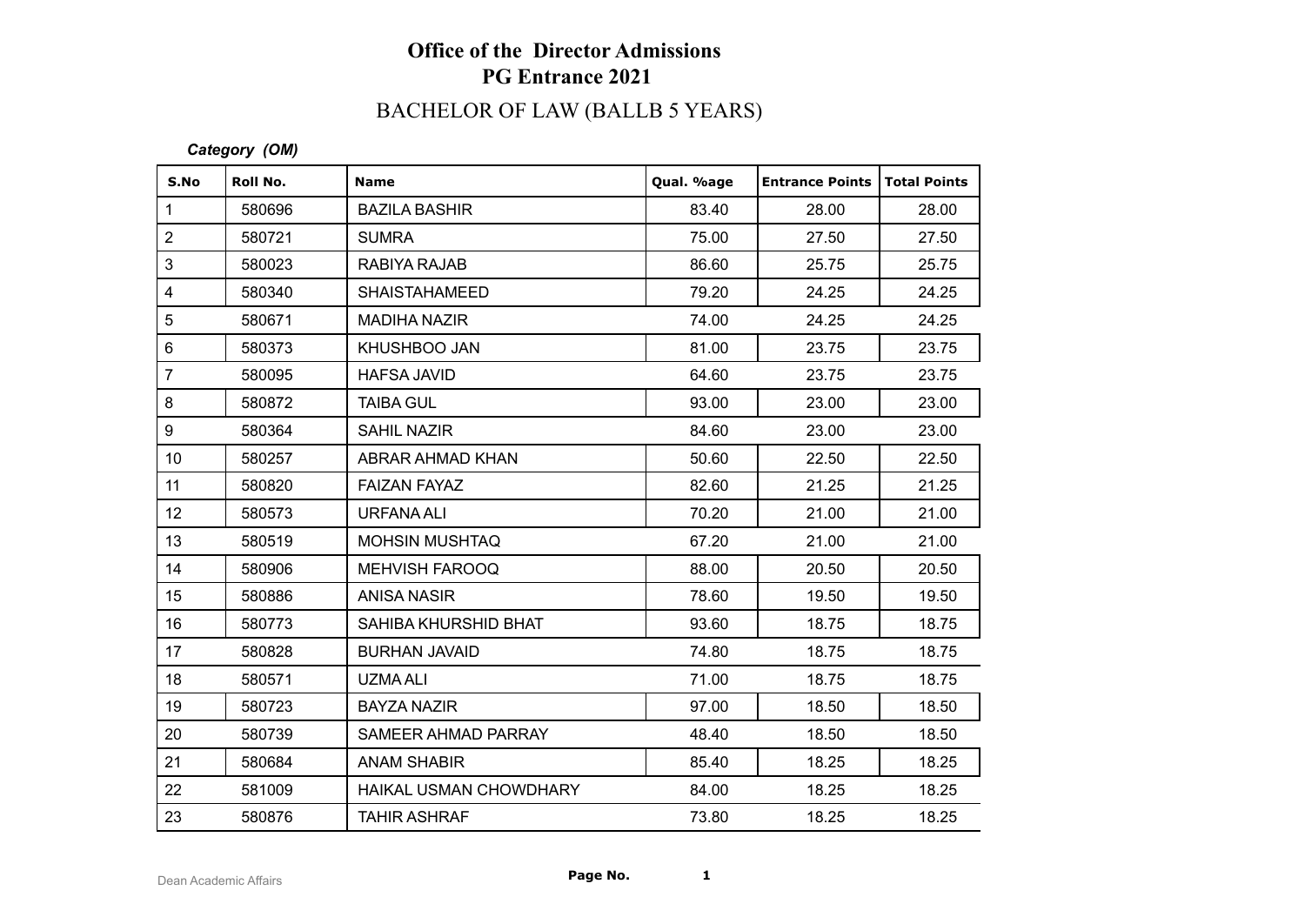# BACHELOR OF LAW (BALLB 5 YEARS)

| S.No | Roll No. | <b>Name</b>               | Qual. %age | <b>Entrance Points   Total Points</b> |       |
|------|----------|---------------------------|------------|---------------------------------------|-------|
| 24   | 580568   | <b>MANSHA BILAL</b>       | 68.60      | 18.25                                 | 18.25 |
| 25   | 580085   | <b>SOBIA MAJID</b>        | 66.60      | 18.25                                 | 18.25 |
| 26   | 580611   | <b>IRTIZA JAN</b>         | 78.60      | 18.00                                 | 18.00 |
| 27   | 580172   | SADAF YOUSF               | 92.20      | 17.75                                 | 17.75 |
| 28   | 580511   | <b>UMER NIGEEN</b>        | 47.20      | 17.75                                 | 17.75 |
| 29   | 580582   | <b>BILQUESA AHAD</b>      | 87.80      | 17.50                                 | 17.50 |
| 30   | 580654   | <b>MEHVISH AYOUB</b>      | 83.40      | 17.50                                 | 17.50 |
| 31   | 580330   | <b>NISHA AMIN</b>         | 80.60      | 17.50                                 | 17.50 |
| 32   | 580570   | <b>BAZILA FAYAZ</b>       | 80.60      | 17.25                                 | 17.25 |
| 33   | 580082   | ZIA GUL                   | 90.60      | 17.00                                 | 17.00 |
| 34   | 580028   | <b>OWAIS AHMAD RESHI</b>  | 83.80      | 17.00                                 | 17.00 |
| 35   | 580752   | <b>FARHAN SALEEM</b>      | 82.80      | 17.00                                 | 17.00 |
| 36   | 580748   | SIMRAN SHOWKAT            | 77.80      | 17.00                                 | 17.00 |
| 37   | 580780   | <b>UBAID ZAHOOR</b>       | 77.80      | 17.00                                 | 17.00 |
| 38   | 580292   | KHALEER UR REHMAN PAYER   | 72.00      | 17.00                                 | 17.00 |
| 39   | 580564   | FURQAN MANSOOR MATTOO     | 75.00      | 16.75                                 | 16.75 |
| 40   | 580641   | SHEIKH SAIF ALI           | 66.40      | 16.75                                 | 16.75 |
| 41   | 580298   | SABREENA AKHTER           | 51.40      | 16.75                                 | 16.75 |
| 42   | 581095   | <b>MEHAQ SHEEMA</b>       | 82.40      | 16.50                                 | 16.50 |
| 43   | 580121   | <b>HENNA RASHID UNTOO</b> | 74.80      | 16.50                                 | 16.50 |
| 44   | 580749   | <b>BATOOL</b>             | 81.00      | 16.25                                 | 16.25 |
| 45   | 581060   | <b>BAZILA KHAN</b>        | 78.00      | 16.25                                 | 16.25 |
| 46   | 581034   | <b>AYID SAJAD</b>         | 73.60      | 16.25                                 | 16.25 |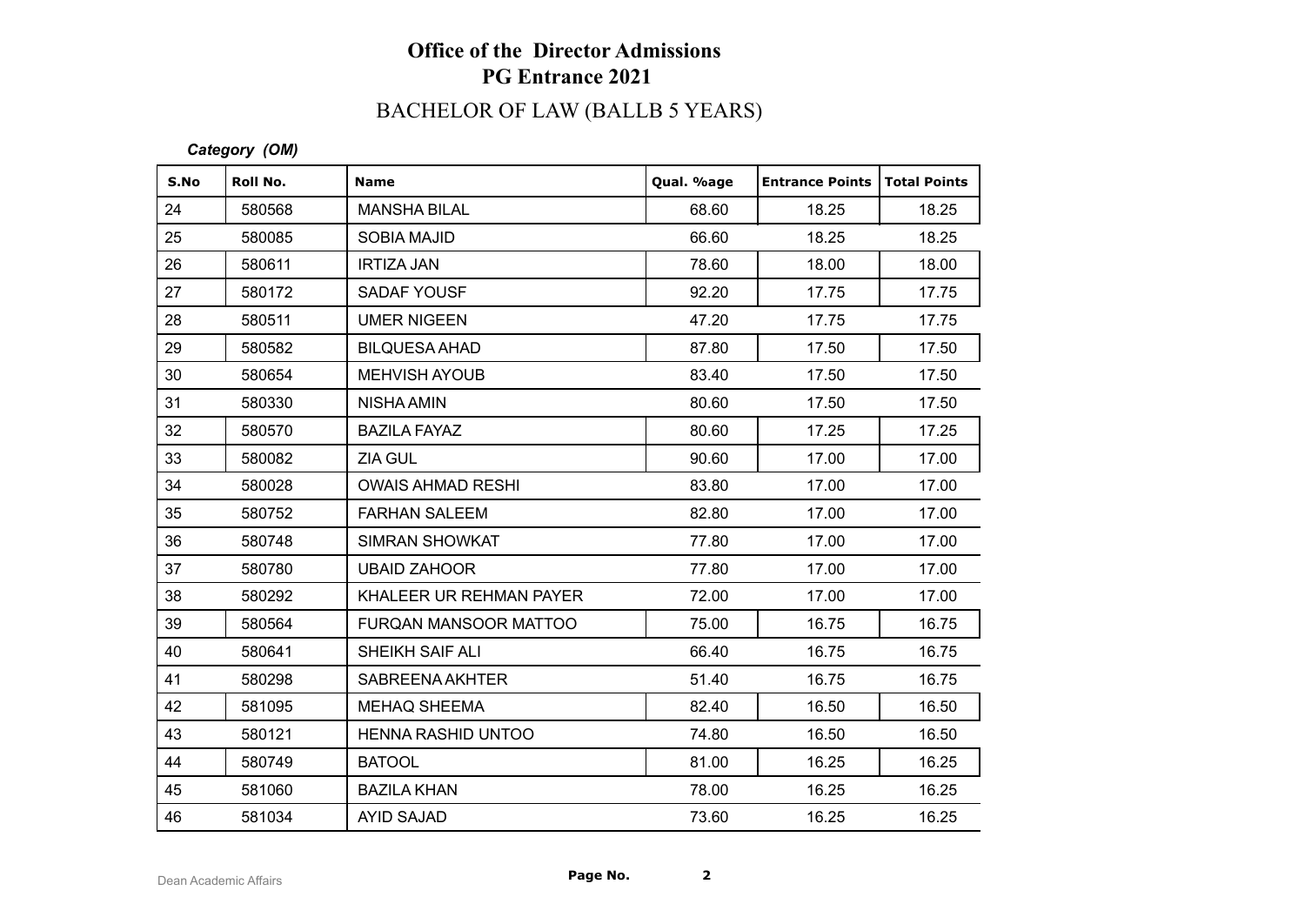# BACHELOR OF LAW (BALLB 5 YEARS)

| S.No | Roll No. | <b>Name</b>                 | Qual. %age | <b>Entrance Points</b> | <b>Total Points</b> |
|------|----------|-----------------------------|------------|------------------------|---------------------|
| 47   | 580300   | <b>MISBA FAYAZ</b>          | 65.00      | 16.25                  | 16.25               |
| 48   | 580125   | <b>MEHAK HASSAN</b>         | 53.40      | 16.25                  | 16.25               |
| 49   | 580580   | <b>SOBIYA GULL</b>          | 87.60      | 16.00                  | 16.00               |
| 50   | 580776   | <b>EIMANIYA</b>             | 87.00      | 16.00                  | 16.00               |
| 51   | 580299   | <b>FARHAT MAJEED</b>        | 60.20      | 16.00                  | 16.00               |
| 52   | 580378   | <b>HOORAB BADER</b>         | 45.80      | 16.00                  | 16.00               |
| 53   | 580695   | <b>ASLOOB SHAKEEL</b>       | 86.80      | 15.75                  | 15.75               |
| 54   | 580871   | RABIYA NAZIR                | 82.20      | 15.75                  | 15.75               |
| 55   | 580476   | <b>SHAHZAD YOUSUF KALUS</b> | 79.00      | 15.75                  | 15.75               |
| 56   | 580856   | SYED SAYEDAIN RAZVI         | 78.40      | 15.75                  | 15.75               |
| 57   | 580210   | ASIF ISHAQ KHAN             | 75.80      | 15.75                  | 15.75               |
| 58   | 581023   | <b>NIGHAT NABI</b>          | 58.80      | 15.75                  | 15.75               |
| 59   | 580112   | <b>FURQAAN MEHRAJ</b>       | 84.40      | 15.50                  | 15.50               |
| 60   | 580581   | <b>HUMAIRA JAVID</b>        | 79.40      | 15.50                  | 15.50               |
| 61   | 580381   | <b>GAZALLAH MANZOOR</b>     | 59.60      | 15.50                  | 15.50               |
| 62   | 580598   | <b>DARAKHSHAN YAQUB</b>     | 90.40      | 15.25                  | 15.25               |
| 63   | 580703   | <b>FAIZAN TARIQ BEIGH</b>   | 89.80      | 15.25                  | 15.25               |
| 64   | 580588   | <b>TANVEER HUSSAIN</b>      | 82.00      | 15.25                  | 15.25               |
| 65   | 580827   | <b>FALAK FATIMA</b>         | 80.00      | 15.25                  | 15.25               |
| 66   | 580394   | <b>MOHAMMAD ARFAT</b>       | 76.00      | 15.25                  | 15.25               |
| 67   | 580944   | YASMEENA MUSHTAQ            | 82.80      | 15.00                  | 15.00               |
| 68   | 580443   | <b>BHAT ROUCY JAN</b>       | 76.00      | 15.00                  | 15.00               |
| 69   | 580415   | KHUSHBOO FAROOQ             | 75.20      | 15.00                  | 15.00               |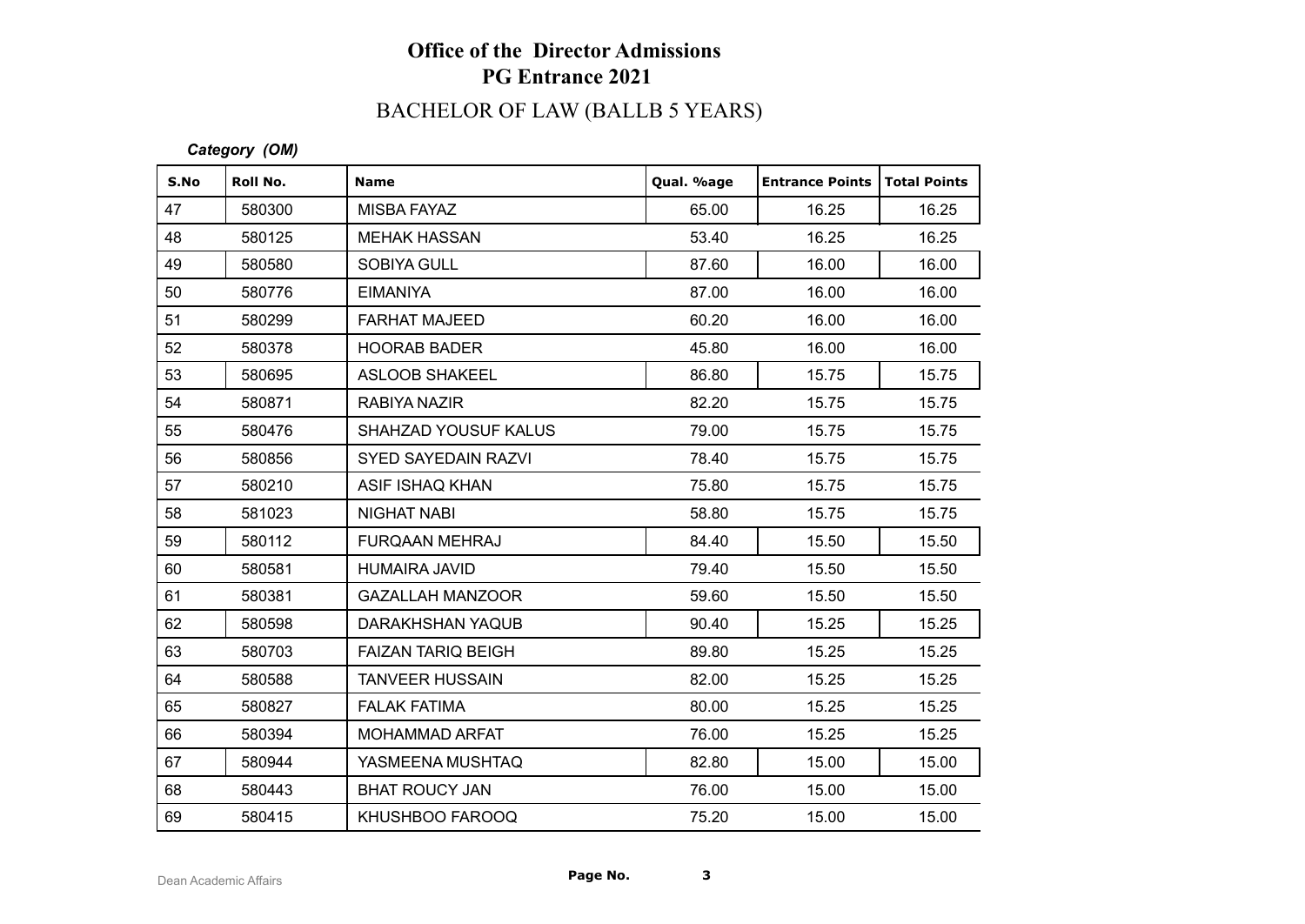# BACHELOR OF LAW (BALLB 5 YEARS)

| S.No | Roll No. | <b>Name</b>             | Qual. %age | <b>Entrance Points</b> | <b>Total Points</b> |
|------|----------|-------------------------|------------|------------------------|---------------------|
| 70   | 580746   | <b>ARABIN KHAN</b>      | 92.80      | 14.75                  | 14.75               |
| 71   | 580745   | HAYYAN AHMAD PARRAY     | 90.20      | 14.75                  | 14.75               |
| 72   | 580037   | <b>ANJUM SABAH</b>      | 89.60      | 14.75                  | 14.75               |
| 73   | 580336   | DAR OWAIS BIN SHABIR    | 74.00      | 14.75                  | 14.75               |
| 74   | 580460   | AAQIB RASHID            | 68.80      | 14.75                  | 14.75               |
| 75   | 580634   | KHUSHBOO RAFIQ          | 83.20      | 14.50                  | 14.50               |
| 76   | 580216   | <b>IFYAZ AHMAD KHAN</b> | 76.00      | 14.50                  | 14.50               |
| 77   | 580076   | SHABNUM FAYAZ           | 72.20      | 14.50                  | 14.50               |
| 78   | 580905   | <b>RUVIDA SHAFI</b>     | 96.00      | 14.25                  | 14.25               |
| 79   | 580902   | <b>MISBAH FAROOQ</b>    | 77.80      | 14.25                  | 14.25               |
| 80   | 580457   | <b>MUZAMMIL ASHRAF</b>  | 77.20      | 14.25                  | 14.25               |
| 81   | 580081   | DAR UNEEB AEJAZ         | 74.20      | 14.25                  | 14.25               |
| 82   | 580842   | <b>SHAHEENA BASHIR</b>  | 65.00      | 14.25                  | 14.25               |
| 83   | 580265   | <b>ASMAT BASHIR</b>     | 63.60      | 14.25                  | 14.25               |
| 84   | 580870   | <b>FARZANDA GOWHAR</b>  | 84.40      | 14.00                  | 14.00               |
| 85   | 580781   | ZUBAIR AHMAD KATHOO     | 74.80      | 14.00                  | 14.00               |
| 86   | 580159   | <b>ULFAT MAQBOOL</b>    | 73.80      | 14.00                  | 14.00               |
| 87   | 580614   | ABIDA AKHTER            | 70.20      | 14.00                  | 14.00               |
| 88   | 580676   | MOHAMMAD ABRAR SHEIKH   | 82.60      | 13.75                  | 13.75               |
| 89   | 580502   | SADIA WAJAHAT HAMDANI   | 77.20      | 13.75                  | 13.75               |
| 90   | 580860   | SHIFA JAVID             | 76.60      | 13.75                  | 13.75               |
| 91   | 580702   | ABEERA JAN NAQSHBANDI   | 70.80      | 13.75                  | 13.75               |
| 92   | 580941   | <b>HAMZA FAROOQ</b>     | 68.40      | 13.75                  | 13.75               |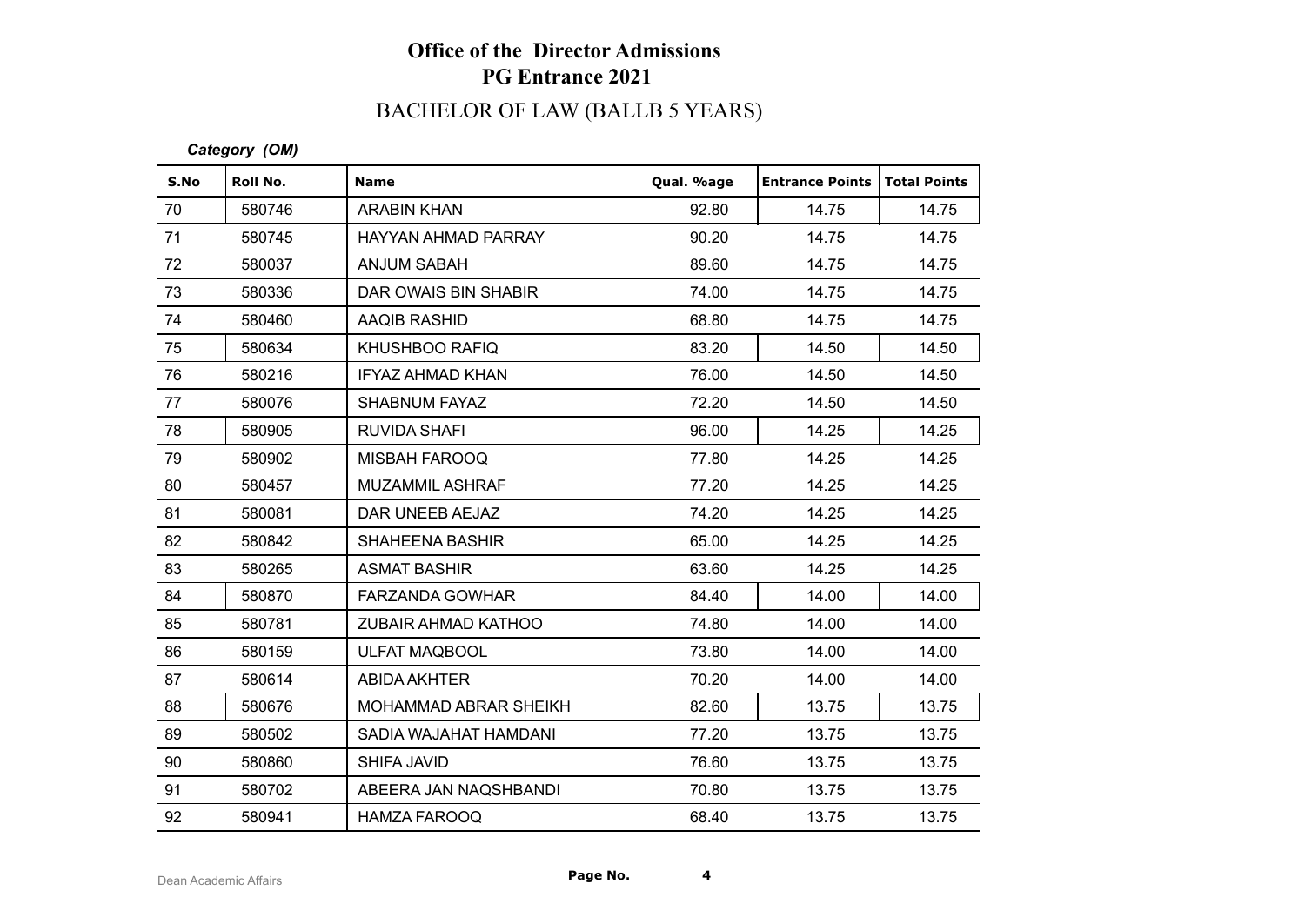# BACHELOR OF LAW (BALLB 5 YEARS)

*Category (OM)*

| S.No | Roll No. | <b>Name</b>       | Qual. %age | Entrance Points   Total Points |       |
|------|----------|-------------------|------------|--------------------------------|-------|
| 93   | 580228   | RUBEENA KHURSHEED | 55.60      | 13.75                          | 13.75 |
| 94   | 580979   | <b>FATIMA</b>     | 98.00      | 13.50                          | 13.50 |
| -95  | 580226   | ZAHID MANZOOR MIR | 72.20      | 13.50                          | 13.50 |
| 96   | 580963   | MUHEEBA AYOUB     | 95.83      | 13.25                          | 13.25 |

*Category (ST)*

| S.No | Roll No. | <b>Name</b>           | Qual. %age | l Entrance Points | <b>Total Points</b> |
|------|----------|-----------------------|------------|-------------------|---------------------|
| 97   | 580910   | <b>QAMMAR IQBAL</b>   | 54.40      | 13.00             | 13.00               |
| 98   | 580478   | SAFEER AHMAD KALAS    | 78.60      | 10.00             | 10.00               |
| 99   | 580997   | <b>MEHRUN NISSA</b>   | 74.67      | 5.75              | 5.75                |
| 100  | 580909   | KACHOO SHUJAT HUSSAIN | 49.80      | 5.00              | 5.00                |
| 101  | 580242   | <b>FARHAT ISMAIL</b>  | 78.20      | 4.50              | 4.50                |
| 102  | 580966   | <b>BILQUES FATIMA</b> | 42.20      | 2.00              | 2.00                |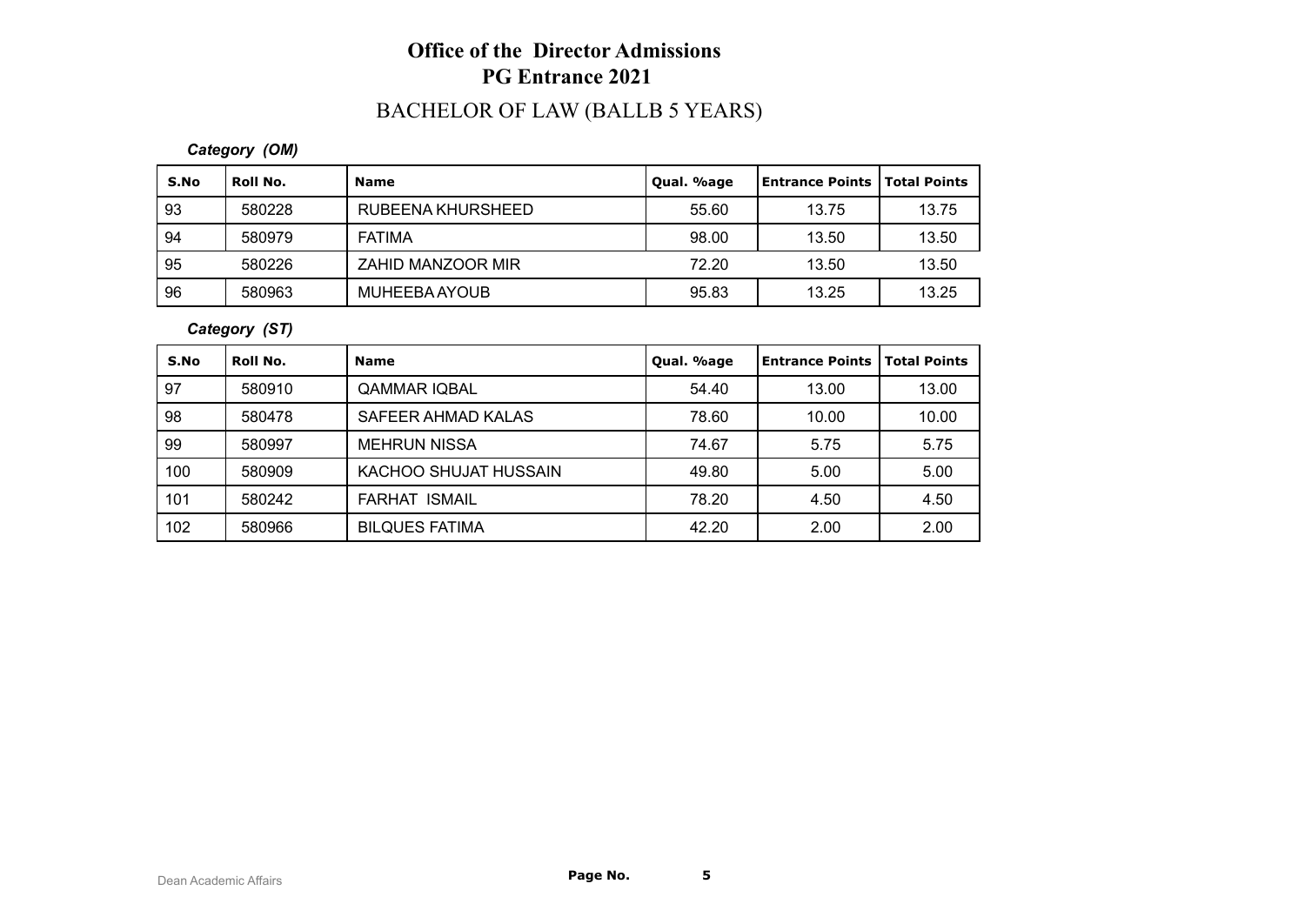#### BACHELOR OF LAW (BALLB 5 YEARS)

#### *Category (RBA)*

| S.No | Roll No. | <b>Name</b>                  | Qual. %age | <b>Entrance Points</b> | <b>Total Points</b> |
|------|----------|------------------------------|------------|------------------------|---------------------|
| 103  | 580269   | AHTISHAM BASHIR BHAT         | 68.20      | 13.00                  | 13.00               |
| 104  | 580071   | PARVEENA MOHI UD DIN         | 77.00      | 12.75                  | 12.75               |
| 105  | 580607   | <b>IQRA MAJEED</b>           | 77.20      | 12.00                  | 12.00               |
| 106  | 580396   | UZMA FAYAZ                   | 76.80      | 12.00                  | 12.00               |
| 107  | 580069   | <b>HEENA NAZIR</b>           | 72.20      | 12.00                  | 12.00               |
| 108  | 580276   | <b>BISMAT JAN</b>            | 55.20      | 12.00                  | 12.00               |
| 109  | 580015   | TOWSHEED AHMAD BHAT          | 41.80      | 12.00                  | 12.00               |
| 110  | 580499   | MANAZA HAMID                 | 76.00      | 11.75                  | 11.75               |
| 111  | 580619   | <b>JAHNGIR MANZOOR GANIE</b> | 85.00      | 11.25                  | 11.25               |
| 112  | 581076   | <b>BISMA AKHTER</b>          | 52.20      | 11.25                  | 11.25               |
| 113  | 580808   | ASRAR UL HAQ BHAT            | 92.40      | 11.00                  | 11.00               |
| 114  | 580353   | AROJA NISAR                  | 76.00      | 11.00                  | 11.00               |

#### *Category (WUP)*

| S.No | Roll No. | <b>Name</b>         | Qual. %age | <b>Entrance Points   Total Points</b> |      |
|------|----------|---------------------|------------|---------------------------------------|------|
| 115  | 580639   | AAQIB RAHIM AHANGER | 68.60      | 9.00                                  | 9.00 |
| 116  | 580424   | MOHAMMAD SARTAJ     | 46.17      | 7.00                                  | 7.00 |
| 117  | 581014   | SHAISTA BASHIR      | 89.00      | 3.50                                  | 3.50 |

*Category (CDP)*

| S.No | <b>Roll No.</b> | <b>Name</b>         | Qual. %age | <b>Entrance Points   Total Points</b> |       |
|------|-----------------|---------------------|------------|---------------------------------------|-------|
| 118  | 580188          | INSHA TARIQ         | 74.60      | 11.25                                 | 11.25 |
| 119  | 580503          | <b>ABRAR RASHID</b> | 77.60      | 9.25                                  | 9.25  |